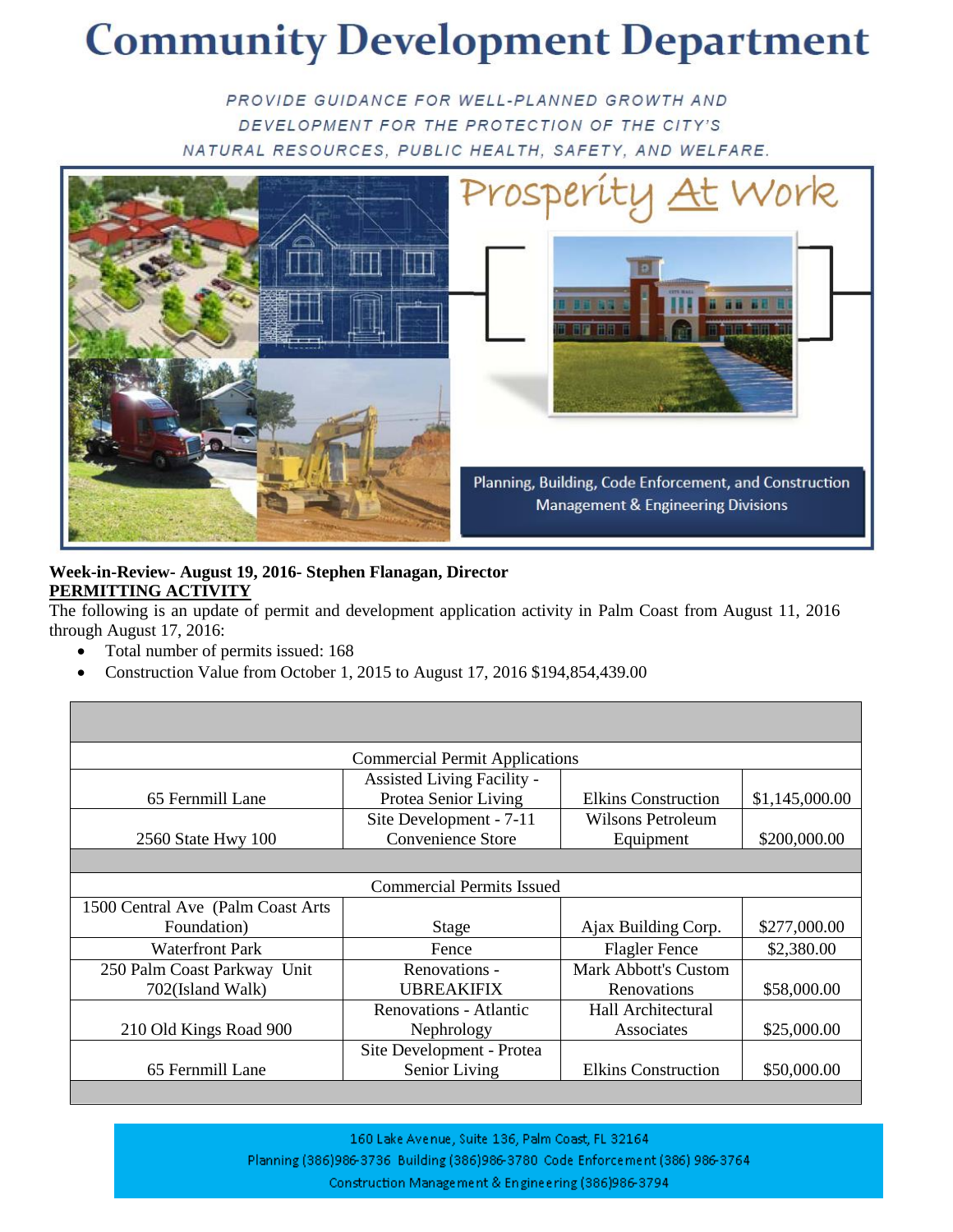|                                 | <b>Residential Permits Issued</b>                         |                                                        |                              |
|---------------------------------|-----------------------------------------------------------|--------------------------------------------------------|------------------------------|
| 15 Weber Lane                   | Addition                                                  | <b>Ecompass Alum</b>                                   | \$13,000.00                  |
| 55 Riviera Drive                | Addition                                                  | <b>Screen Concepts</b>                                 | \$18,000.00                  |
| 181 Beachway Drive              | Addition                                                  | Sergey Yakovlev                                        | \$18,000.00                  |
| 39 Christopher Court            | Addition                                                  | <b>Screen Concepts</b>                                 | \$13,000.00                  |
| 15 Lloshire Path                | Addition                                                  | Affordable Aluminum                                    | \$7,000.00                   |
| 5 Zebu Place                    | Addition                                                  | Affordable Aluminum                                    | \$13,000.00                  |
| 6 Robin Hood Lane               | Addition                                                  | Dulando Screen                                         | \$9,000.00                   |
| 23 Post Tree Lane               | Addition                                                  | <b>Taylor Screen</b>                                   | \$7,000.00                   |
| 6 Ripplet Place                 | Addition                                                  | Tally's Construction                                   | \$24,000.00                  |
| 25 Waterfront Cove              | Addition                                                  | Affordable Aluminum                                    | \$8,000.00                   |
|                                 |                                                           | F-M Builder and                                        |                              |
| 21 Rymen Lane                   | Addition                                                  | Construction                                           | \$83,000.00                  |
| 7 Sandpiper Court               | Alteration                                                | <b>Palm Coast Homes</b>                                | \$50,000.00                  |
| 74 Wood Cedar Drive             | Alteration                                                | <b>Hausen Properties</b>                               | \$19,000.00                  |
|                                 |                                                           | Dom Salvatore's Home                                   |                              |
| 12 Graham Trail                 | Alteration                                                | Improvements                                           | \$6,000.00                   |
| 121 South Hummingbird Place     | Alteration                                                | <b>Screen Concepts</b>                                 | \$5,000.00<br>\$271,000.00   |
| 93 Rose Drive                   |                                                           | <b>Single Family Residence</b><br><b>Seagate Homes</b> |                              |
| 164 Boulder Rock Drive          | <b>Single Family Residence</b><br><b>Seagate Homes</b>    |                                                        | \$28,000.00                  |
| 12 Chinier St                   | <b>Single Family Residence</b>                            | <b>Skyway Builders</b><br>\$368,000.00                 |                              |
| 58 Woodbury Drive               | <b>Single Family Residence</b>                            | <b>Blue Water Homes</b><br>\$359,000.00                |                              |
| 136 Cochise Court               | <b>Single Family Residence</b><br><b>Blue Water Homes</b> |                                                        | \$251,000.00<br>\$272,000.00 |
| 17 Big Bear Lane                | <b>Single Family Residence</b>                            | <b>Everlast Homes</b>                                  |                              |
| 67 Forest Hill Drive            | <b>Single Family Residence</b><br><b>Seagate Homes</b>    |                                                        | \$256,000.00                 |
| 2 Essay Way                     | <b>Single Family Residence</b>                            | Maronda Homes                                          | \$385,000.00                 |
| 124 Park Place Circle           | <b>Single Family Residence</b>                            | <b>Holiday Builders</b>                                | \$251,000.00                 |
| 21 Edith Lane                   | <b>Single Family Residence</b>                            | <b>Holiday Builders</b>                                | \$301,000.00                 |
| 122 Park Place Circle           | <b>Single Family Residence</b>                            | <b>Holiday Builders</b>                                | \$211,000.00                 |
| 57 Esperanto Drive              | <b>Single Family Residence</b><br><b>Holiday Builders</b> |                                                        | \$236,000.00                 |
|                                 |                                                           |                                                        |                              |
|                                 | Occupancy Permit                                          |                                                        |                              |
|                                 | Caterpillar Clubhouse - Home                              |                                                        |                              |
| 33 Longfellow Drive             | Daycare                                                   | <b>Brittany Pitts</b>                                  |                              |
|                                 |                                                           |                                                        |                              |
|                                 | Certificate of Occupancy                                  |                                                        |                              |
| 250 Palm Coast Parkway Unit 406 |                                                           | <b>Mark Abbotts Custom</b>                             |                              |
| (Island Walk)                   | China Express                                             | Renovations                                            | \$135,000.00                 |
| 5625 N US Hwy 1 Building 2      | 13,795 Early Learning                                     |                                                        |                              |
| (Christ the King Church)        | Center                                                    | DiMare Construction                                    | \$1,387,000.00               |

## **PLANNING**

#### **Intern Assisting with Various Environmental Projects**

This week our planning intern finished a PowerPoint presentation that will be shown to the volunteers at the beginning of the 2016 Intracoastal Waterway Cleanup event. She also worked on writing a narrative of all of the projects she has been involved with during her internship. On Tuesday, she got to go out and observe as a new type of edge buffer was installed at one of the City's weirs. On Wednesday, our intern went out into the field and surveyed the remaining adopted medians as well as all of the parks in Palm Coast that have access to water. She was surveying to see if there was public access to the water and if it warranted a warning sign or fence around the body of water.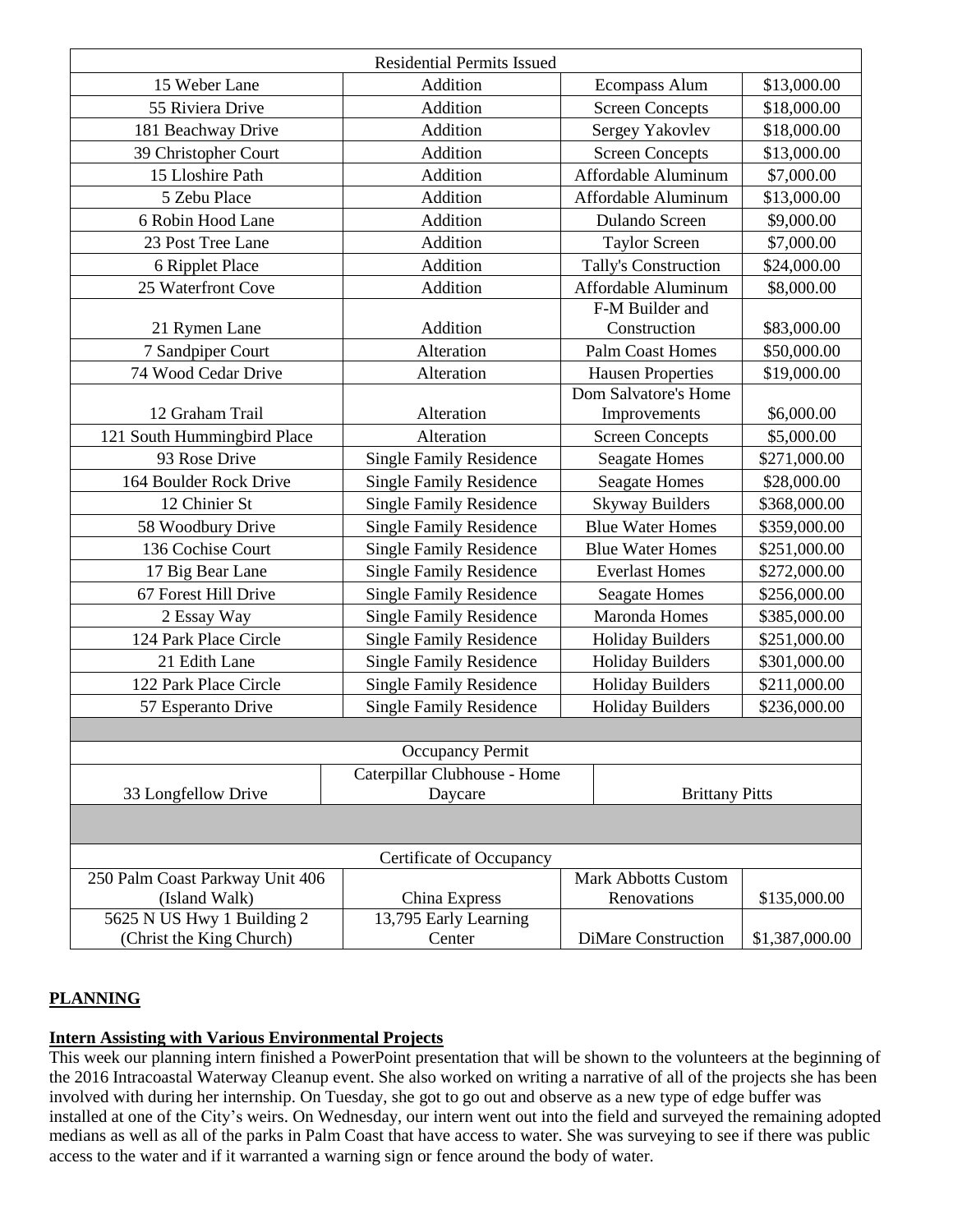## **City Landscape Architect Discusses Home Landscaping Plan**

A program was presented on Residential Landscape Design at Naturescapes Garden Center for the Palm Coast Gardening Guild. The City landscape architect discussed the steps necessary to design or redesign your own home landscaping plan. Example photos were shown depicting good design principals to consider with their design. The discussion wrapped up with some helpful information on the City's tree pruning regulations and why it is better to replace your dying sod under shade trees with ground covers instead of removing or drastically pruning the shade tree.

#### **9 th Annual Intracoastal Waterway Cleanup Event – September 10, 2016**

The 9th Annual Intracoastal Waterway Cleanup event is right around the corner and scheduled for September 10th. [http://www.palmcoastgov.com/events/intracoastal-cleanup/register.](http://www.palmcoastgov.com/events/intracoastal-cleanup/register)

Volunteers will have a great time cleaning up the environment in the morning and can enjoy an afternoon filled with fun, food and prizes including a chance at being the "The Most Unique F.I.N.D." contest winner. We couldn't put on this wonderful event without our generous sponsors. [http://www.palmcoastgov.com/events/intracoastal-cleanup/sponsors.](http://www.palmcoastgov.com/events/intracoastal-cleanup/sponsors) Pre-registration is open until August 20, 2016 to ensure volunteers get all supplies (t-shirt, water bottle, event back pack, garbage bags, gloves, etc.). Online registration remains open until September 8th and are welcomed on event day at the Palm Coast Community Center (event headquarters). For any registration questions, contact Denise Bevan, CFM via email at [dbevan@palmcoastgov.com](mailto:dbevan@palmcoastgov.com) .

We love our past mascots that have inspired approximately 1,500 volunteers to make a difference in our waterways since 2013.



Meet Digger! Our official 2016 Mascot!

## **2013 - Captain Hu-Manatee, 2014 - Pinch de Leon, and 2015 - Scoop.**

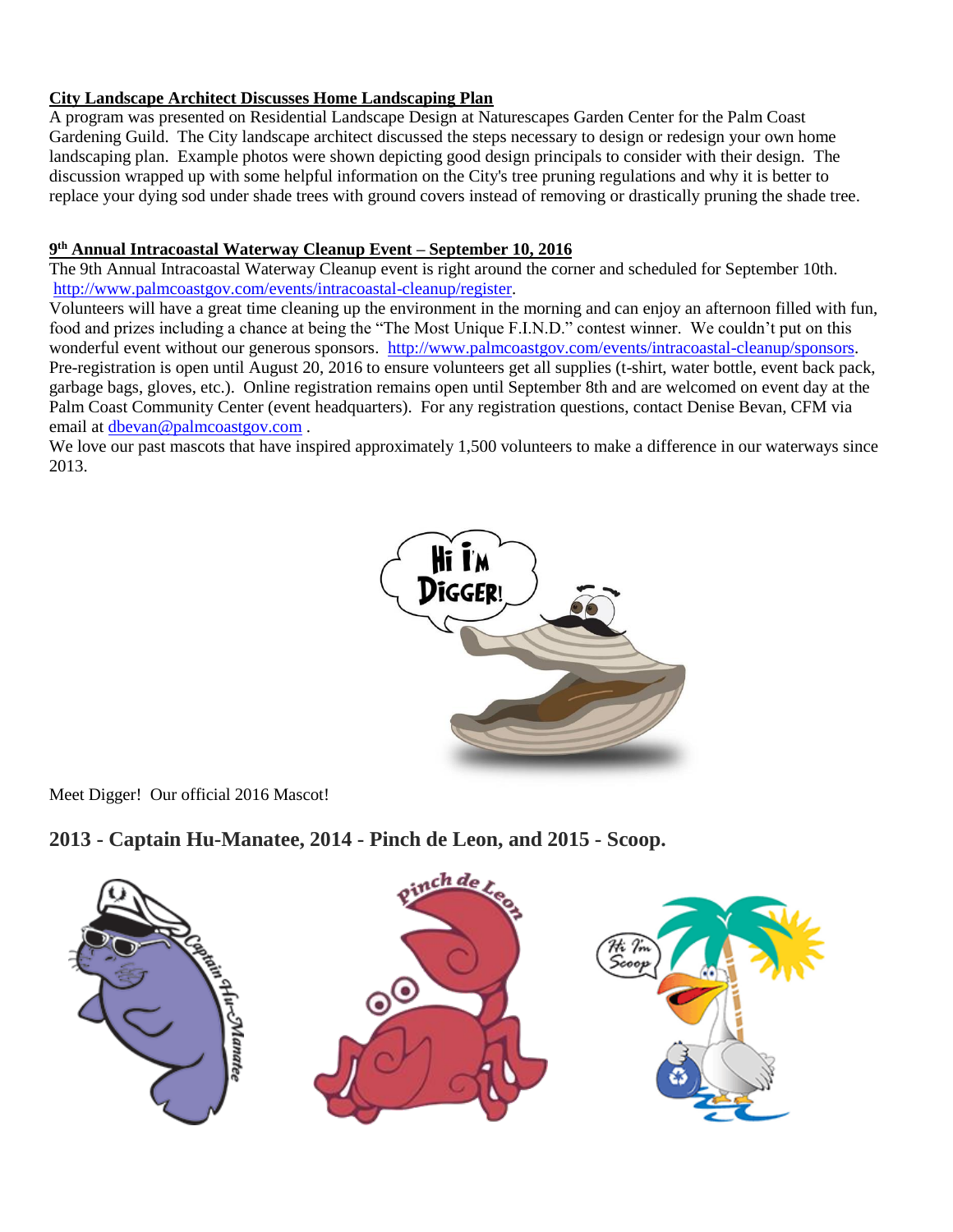#### **Oyster Water Quality Task Force (OWQTF)**

Staff and City interns attended the Oyster Water Quality Task Force (OWQTF) at the Guana Tolomato Matanzas National Estuarine Research Reserve (GTMNERR). The OWQTF is a collective of regional stakeholders that focus on water quality research and monitoring within the Tolomato, Matanzas and Pellicer Creek watersheds. The oyster is utilized as a species that can be studied and can reflect indicators of water quality. Stakeholders include, but not limited to FWC, USGS, DEP, SJRWMD, local government(s), oyster harvesters, scientists and other interested parties. The event was conducted at the GTMNERR Guana Education Center which was a fun relief for our City interns.



## **CONSTRUCTION MANAGEMENT & ENGINEERING**

The following is an update since last week for projects in the City from August 11, 2016 through August 17, 2016

| <b>Projects in Survey, Permitting &amp; Design</b> |     |                                                                                                                                                                                  |  |  |
|----------------------------------------------------|-----|----------------------------------------------------------------------------------------------------------------------------------------------------------------------------------|--|--|
| Seminole Woods Multi Use Path<br>(MUP) Phase 6     | 2%  | Survey control points are established, stationing is complete<br>and silt fence installation has started August 12, 2016.<br>Surveyor started path layout August 15, 2016.       |  |  |
| <b>City Capital Projects Under Construction</b>    |     |                                                                                                                                                                                  |  |  |
| Holland Park - Florida Park Drive                  | 78% | Installation of Volleyball posts. Curbing begun. Dog park<br>fence posts installed. Basketball fencing work continues.<br>Additional fence posts installed at Tennis. Grading in |  |  |